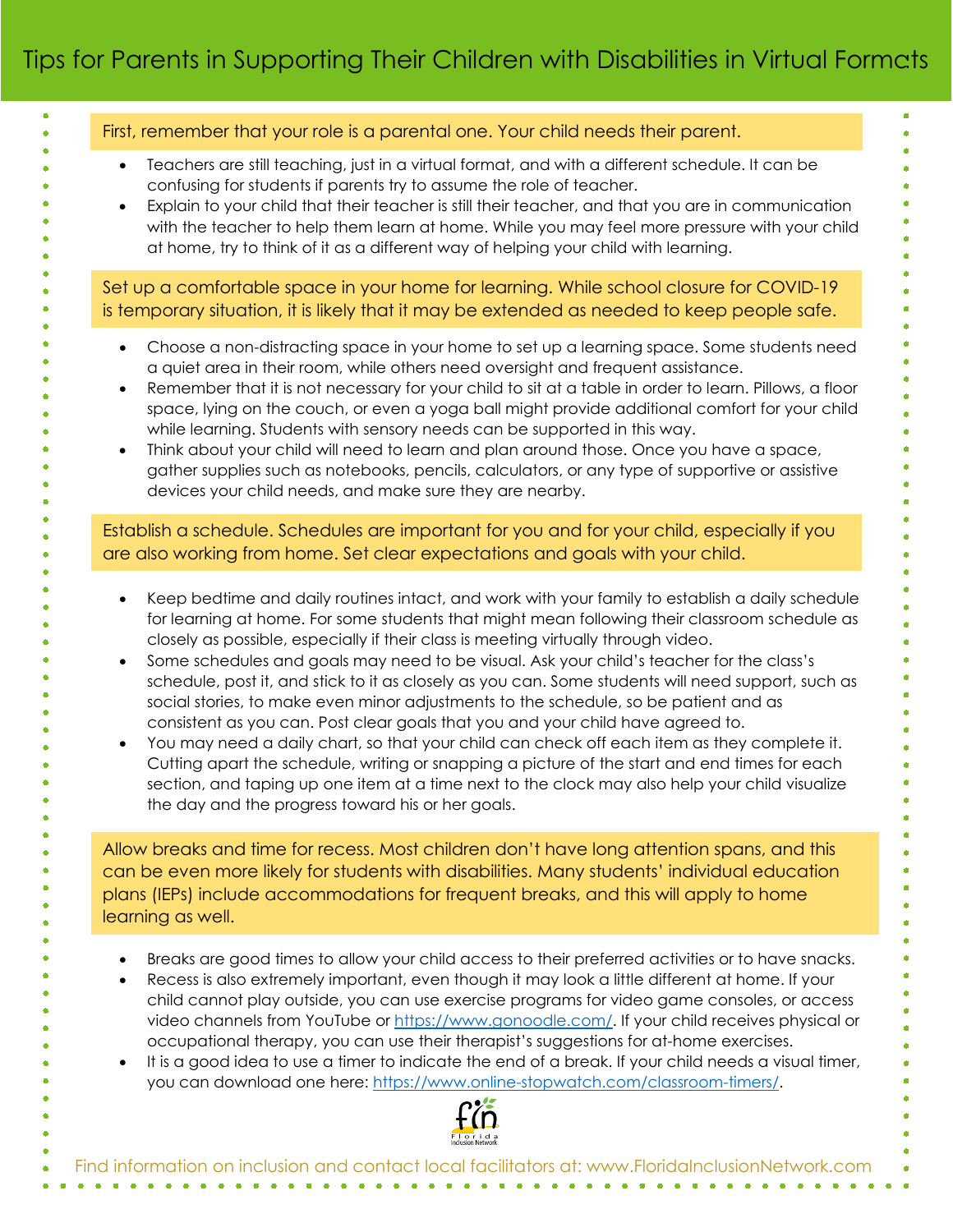Limit distractions. Siblings, gaming devices, tablets, television shows, or other distractions are likely to take your child's attention away from schoolwork.

- Try to limit distractors to scheduled break times. Set a timer to signal the end of a break.
- Try playing music with 50-80 beats per minute in the background, such as classical music, nature sounds, or video game music (without the visuals, of course). Music has been found to have a positive impact on productivity and concentration. You might find that music helps you focus more and be productive, too!

Allow socialization. Even if playdates are not recommended, you should find ways for your child to interact with family, friends and classmates.

- Allow video chats or FaceTime. You may have to work with other parents to set this up, depending on your child's age or ability to do this independently. Even for teens, sometimes texting or social media just isn't enough.
- In addition, reserve or schedule some time for your immediate and extended family to interact and bond, even if it is virtually.

Provide time away from screens. Eye strain, screen glare, and not moving cause fatigue.

- Using virtual learning platforms should include off-screen time with books, drawing, writing, and other mediums of learning. Your child may need to have pages printed out, or have a hard copy of textbooks, in order to use removable highlighter tape or reading guide strips, as needed.
- Reinforce the lesson content through activities and hands-on experiences at home. Students with disabilities will benefit from making these connections.

Find or create support networks. You are not alone. Everyone is experiencing this, so reaching out can provide you with new resources, ideas, or just plain comfort.

- Your child's teacher(s), related service providers, therapists, and other professionals are still available to you to provide what is needed to help your child learn, even if it looks different from what they usually do. They are working hard to be creative with ways to provide services to students with disabilities in a virtual format.
- Other families are also experiencing the same challenges. If you do not have access to a family virtual group, request that one be created so that you can connect with others to share experiences and solutions.

Ask for help. While we are practicing physical distancing and families and teachers are doing their best to continue education, many agencies and organizations are temporarily suspending fees for their online resources so that there are plenty of resources.

- School and district websites, organizations for students with disabilities, and social media have provided increased access to websites and programs to support learning for students with and without disabilities. Too many resources can also be overwhelming, so select just one or two, and see how it goes.
- Resources will also be shared by your child's teacher(s) and support providers. If you need suggestions, or something isn't going well, don't hesitate to reach out.

Be patient - with your child, with the system, with teachers, and with yourself. This is an unusual time, and nobody is perfect. There will be meltdowns, technology challenges, and unanswered questions. But tomorrow is a new day, so stay positive, healthy and focused.